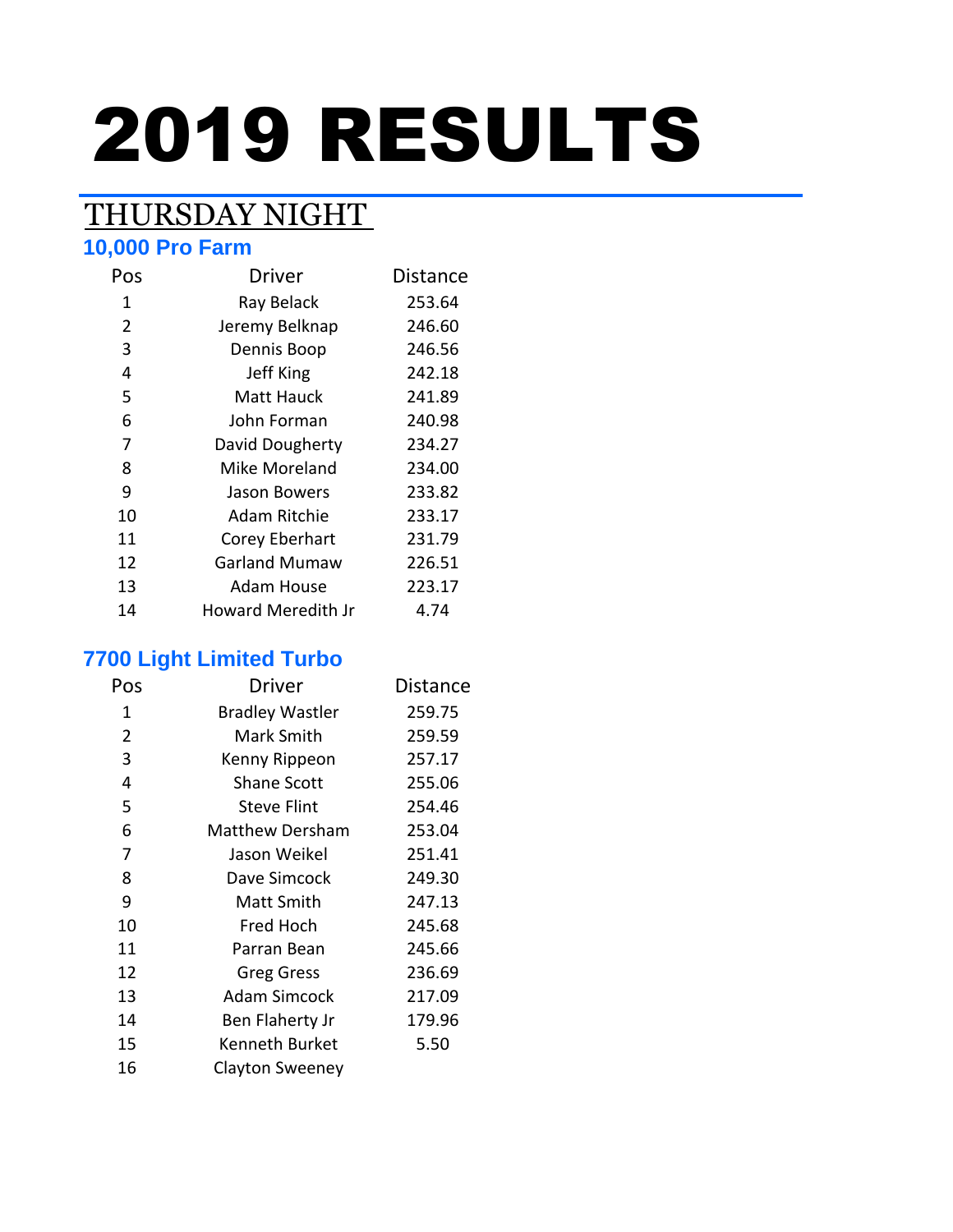#### **7800 Modifieds**

| Pos | Driver               | Distance |
|-----|----------------------|----------|
| 1   | Kyle Culberston      | 262.12   |
| 2   | Amber Blizzard       | 258.03   |
| 3   | Nelson Egolf         | 252.00   |
| 4   | Mike Schoenemann     | 251.97   |
| 5   | Ian Erricker         | 250.80   |
| 6   | Dale Forrester       | 245.52   |
| 7   | Kourtney Robinson    | 244.98   |
| 8   | <b>Rick Blizzard</b> | 243.90   |
| 9   | Keerstie Robinson    | 241.18   |
| 10  | Mike Schoenemann     | 233.80   |
| 11  | Brian Field          | 229.46   |
| 12  | Donald Haley         | 222.33   |
| 13  | <b>Rick Wolf</b>     | 220.89   |
| 14  | Jimmy Heil           | 196.52   |
| 15  | Joe Perry            | 40.49    |
|     |                      |          |

#### **1850 Small Block Minis**

| Pos            | Driver                 | Distance |
|----------------|------------------------|----------|
| 1              | Matt Weishaar          | 248.23   |
| $\overline{2}$ | Mike Diedrich          | 231.19   |
| 3              | John Sutton Jr         | 229.37   |
| 4              | Robbie Durf            | 227.06   |
| 5              | Shawn Adolini          | 224.02   |
| 6              | Wesley Williamson      | 223.01   |
| 7              | <b>Thomas Barrows</b>  | 220.70   |
| 8              | <b>Greg Vandervort</b> | 220.06   |
| 9              | Adam Brown             | 216.54   |
| 10             | Pete Yarrington        | 215.55   |
| 11             | Michael Dispanet       | 204.60   |
| 12             | <b>Tyler Scofield</b>  | 203.35   |
| 13             | <b>Chuck Hoobs</b>     | 201.71   |
| 14             | Dan Desorcie           | 201.25   |
| 15             | Robie O'Donnell Sr     | 150.44   |
| 16             | Robie O'Donnell Jr     | 37.78    |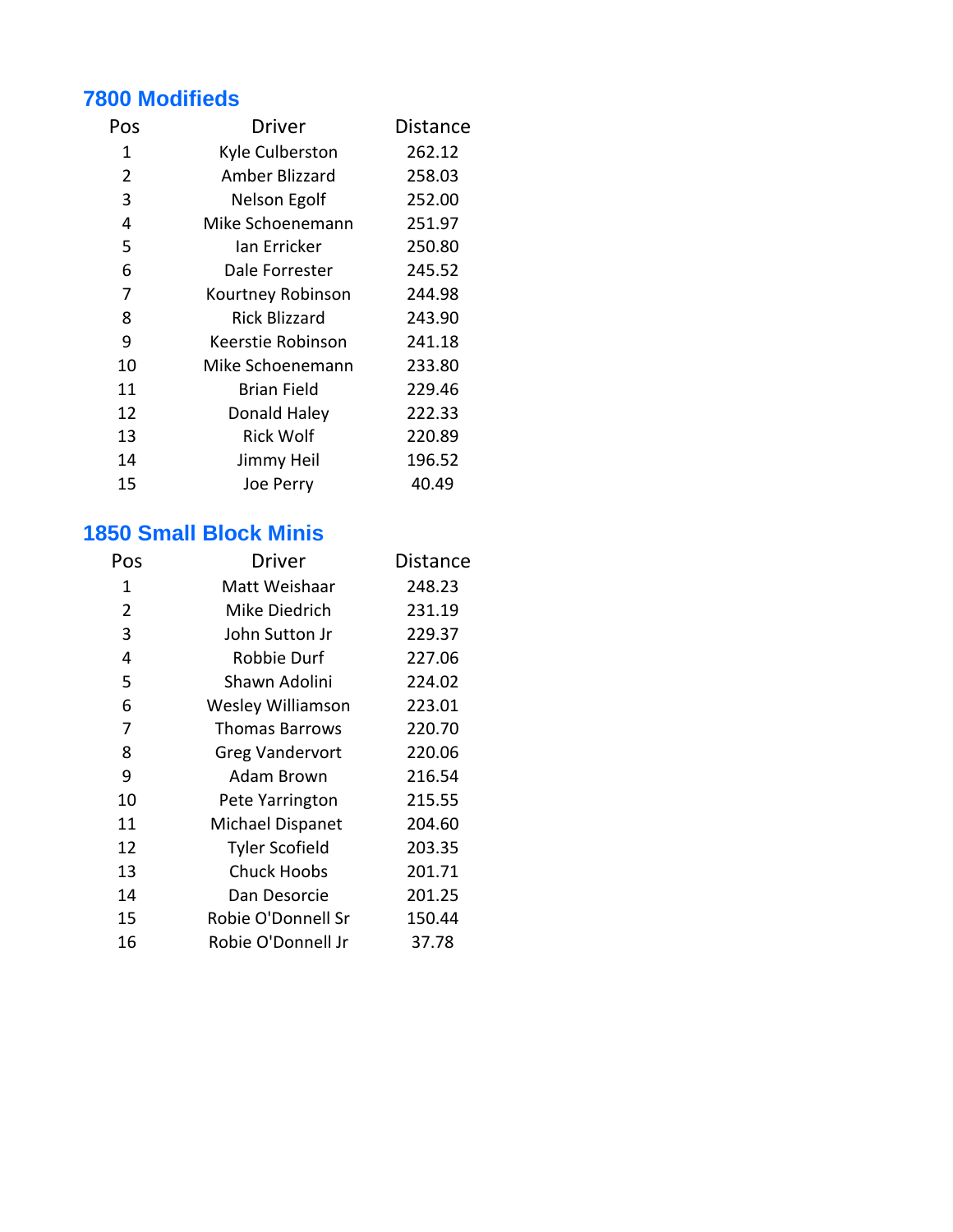#### **Outlaw 4x4 North**

| Pos           | <b>Driver</b>        | <b>Distance</b> |
|---------------|----------------------|-----------------|
| 1             | David Rosick         | 229.29          |
| $\mathcal{P}$ | Joseph Rosick        | 223.19          |
| 3             | <b>Eric Burgress</b> | 221.81          |
|               | <b>Wayne Carter</b>  | 219.72          |
| 5             | Michael Smith        | 207.87          |
|               |                      |                 |

## **1850 Big Block Minis**

| Pos | <b>Driver</b>        | <b>Distance</b> |
|-----|----------------------|-----------------|
| 1   | Rob Wise             | 242.56          |
| 2   | Greg Long            | 240.89          |
| 3   | Stephen Wenger       | 230.68          |
| 4   | Brian Laffer         | 217.74          |
| 5   | Max Varner           | 212.75          |
| 6   | Roy Baum             | 208.73          |
| 7   | Dale Woods           | 198.59          |
| 8   | <b>Travis Seylar</b> | 197.81          |
| ٩   | Doug Arruda          | 168.37          |
| 10  | Jim Kiefer           | 122.76          |

## Friday Night **6200 Modified 4x4**

| Pos | Driver              | <b>Distance</b> |
|-----|---------------------|-----------------|
| 1   | Aaron Smothers      | 244.46          |
| 2   | Dennis Grove        | 239.91          |
| 3   | Jimmy Mortiz        | 237.95          |
| 4   | <b>Troy Nails</b>   | 234.36          |
| 5   | Crystal Zedreck     | 232.85          |
| 6   | Michael Adair       | 228.65          |
| 7   | Doug Arrude         | 220.72          |
| 8   | Will Hitchcock      | 192.18          |
| 9   | Carl Berhel         | 190.77          |
| 10  | Michele Abshire     | 190.12          |
| 11  | <b>Deam Simmons</b> | 134.75          |
| 12  | <b>RB</b> Moler     | 124.49          |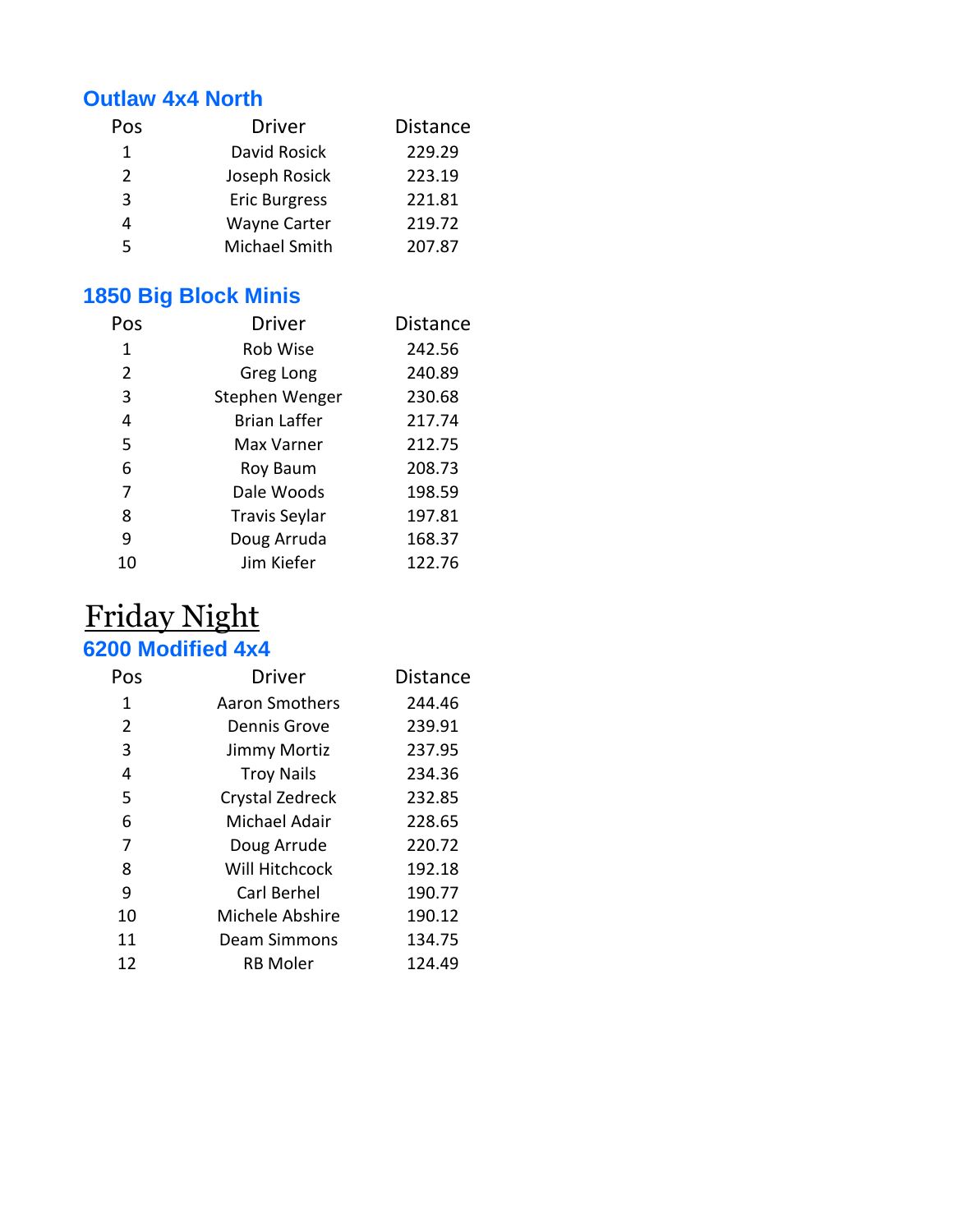#### **Alcohol Super Stock**

| Pos            | <b>Driver</b>     | <b>Distance</b> |
|----------------|-------------------|-----------------|
| 1              | Henry Everman     | 253.11          |
| $\overline{2}$ | Kevin Windsor     | 238.86          |
| 3              | Cole Forrester    | 228.95          |
| 4              | Lance Micek       | 226.33          |
| 5              | Jason Irvin       | 222.26          |
| 6              | Daver Everman     | 181.72          |
|                | <b>Tom Urmson</b> | 154.86          |

## **Diesel Super Stock**

| <b>Pos</b>    | <b>Driver</b>      | <b>Distance</b> |
|---------------|--------------------|-----------------|
| 1             | Mark Bradish       | 249.27          |
| $\mathcal{L}$ | <b>Rich Horton</b> | 237.06          |
| -3            | Jim Rand           | 223.77          |
|               | Henry Everman      | 180.91          |

#### **10000 Pro Stock**

| Pos | Driver               | <b>Distance</b> |
|-----|----------------------|-----------------|
| 1   | <b>Robert Martin</b> | 256.63          |
| 2   | Russell Hildenbrand  | 253.85          |
| 3   | Jason Syonavec       | 248.45          |
| 4   | Robert Horton        | 246.92          |
| 5   | Josh Martin          | 230.60          |
| 6   | Cory Hoyt            | 228.77          |
| 7   | <b>Kris Hoyt</b>     | 221.81          |
| 8   | Logan Hoyt           | 219.39          |
| 9   | <b>Robert Martin</b> | 213.68          |
| 10  | <b>Matt Dorty</b>    | 146.29          |
| 11  | Steve Lagarange      | DQ              |

#### **8500 Mod Turbo**

| Pos            | Driver               | <b>Distance</b> |
|----------------|----------------------|-----------------|
| 1              | Jason Forrester      | 247.04          |
| $\overline{2}$ | Nic Harr             | 244.09          |
| 3              | Vern Zerby           | 239.19          |
| 4              | Curt Forrester       | 236.10          |
| 5              | Justin Martin        | 230.28          |
| 6              | <b>Steve Beckley</b> | 229.68          |
| 7              | Kevin Grove          | 228.07          |
| 8              | Kayla Graham         | 226.55          |
| 9              | Jimmy Williams       | 223.88          |
| 10             | <b>Eric Eberheat</b> | 197.13          |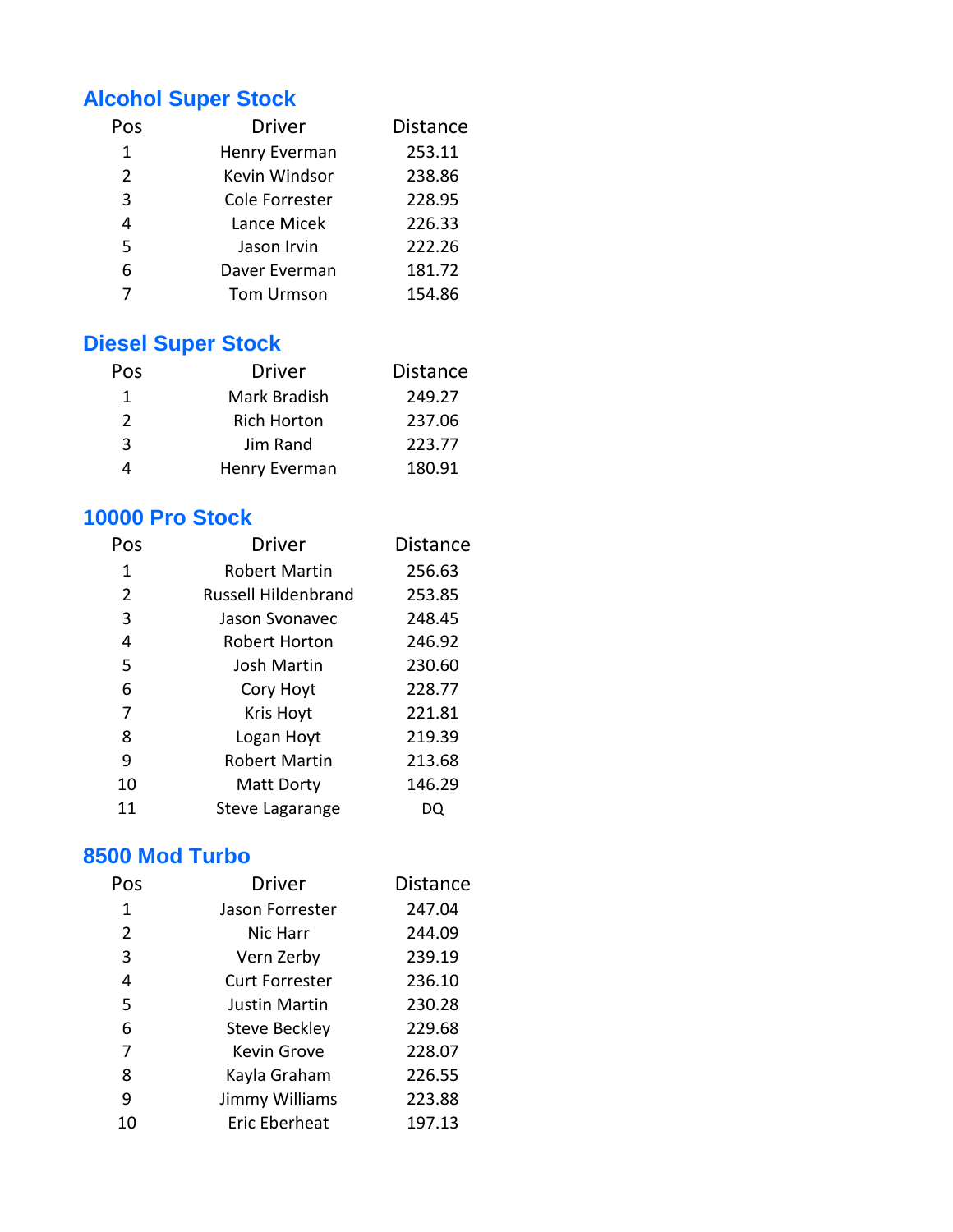#### **6300 Outlaw 4x4 South**

| Pos           | <b>Driver</b>      | <b>Distance</b> |
|---------------|--------------------|-----------------|
| 1             | <b>Gary Peery</b>  | 234.87          |
| $\mathcal{L}$ | Rosanna Jenkins    | 231.98          |
| 3             | Jeff Jenkins       | 227.55          |
| 4             | <b>Bill Good</b>   | 225.07          |
| 5             | <b>Bob Simmons</b> | 218.11          |
|               |                    |                 |

## **9300 Super Farm**

| Pos            | Driver                | Distance |
|----------------|-----------------------|----------|
| 1              | <b>Tim Pugliese</b>   | 255.38   |
| $\overline{2}$ | <b>Brad McFarland</b> | 255.03   |
| 3              | Jason Van De Weert    | 253.55   |
| 4              | Kevin Van De Weert    | 247.65   |
| 5              | Jeff Solley           | 243.48   |
| 6              | Phil Kelley           | 239.02   |
| 7              | Merle Harr            | 235.30   |
| 8              | <b>Brent Naylor</b>   | 233.39   |
| 9              | Jim Lewis             | 230.79   |
| 10             | <b>Scott Christ</b>   | 230.71   |
| 11             | <b>Elwood Sickler</b> | 225.84   |
| 12             | <b>Frank Payne</b>    | 224.81   |
| 13             | Karl Durant           | 224.70   |
| 14             | Shane McFarland       | 217.34   |
| 15             | Mark Sindlinger       | 205.04   |
| 16             | Randy Forrest         | 204.21   |
| 17             | Frank Payne           | 200.40   |

#### **8000 Diesel 4x4**

| Pos            | <b>Driver</b>          | <b>Distance</b> |
|----------------|------------------------|-----------------|
| 1              | Shane Fleck            | 244.23          |
| $\overline{2}$ | Carl Butler            | 242.86          |
| 3              | Carl Ankiewwicz Jr     | 235.48          |
| 4              | Christ Mast            | 234.42          |
| 5              | Joshua Gardiner        | 228.81          |
| 6              | Nathan Vegh            | 227.44          |
| 7              | Jacob Slingluff        | 226.24          |
| 8              | <b>Charles Reckart</b> | 224.67          |
| 9              | Nathan Stiller         | 191.09          |
| 10             | <b>Austin Fulks</b>    | 189.91          |
| 11             | Jesse Warren           | 158.17          |
| 12             | Joe Hemm               | 149.86          |
| 13             | Jason Heimbach         | 143.25          |
| 14             | <b>Tommy Hassler</b>   | 9.00            |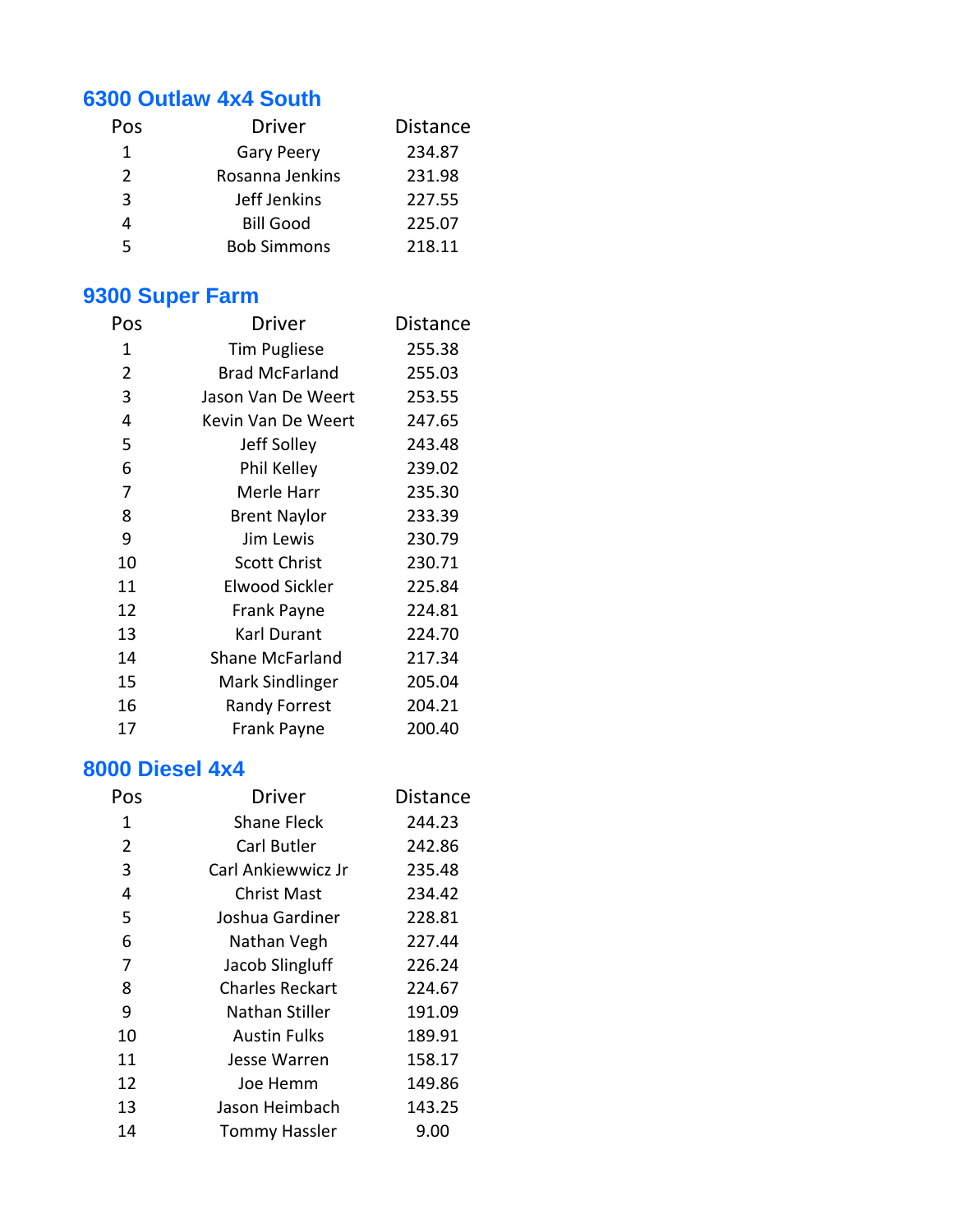## Saturday Morning

## **Blown Mini Mods**

| Pos            | <b>Driver</b>     | <b>Distance</b> |
|----------------|-------------------|-----------------|
| 1              | Keith Horst       | 272.02          |
| $\overline{2}$ | David Lacey       | 270.64          |
| 3              | Andy Lankford     | 265.63          |
| 4              | David Lacey       | 265.04          |
| 5              | Dick Storehalder  | 264.22          |
| 6              | Tim Rea           | 260.12          |
| 7              | Davey Skinner     | 259.75          |
| 8              | <b>Tony Ewing</b> | 258.33          |
| 9              | Sam McCray        | 199.66          |

## **8500 Light Pro Stock**

| Pos            | <b>Driver</b>       | <b>Distance</b> |
|----------------|---------------------|-----------------|
| 1              | Adam Diaz           | 246.62          |
| $\overline{2}$ | Jeff Mikloiche      | 244.14          |
| 3              | Ron Beasley         | 243.31          |
| 4              | Ron Belknap         | 234.59          |
| 5              | Kendall Beasley     | 233.16          |
| 6              | Paul Hoch           | 231.98          |
| 7              | Branden Manfredi    | 231.44          |
| 8              | Dave Hill           | 228.71          |
| 9              | Kevin Utt           | 227.49          |
| 10             | Joe Rapoza          | 214.70          |
| 11             | <b>Brandon Bell</b> | 179.26          |
| 12             | Vern Zerby          | 125.98          |

#### **4500 Small Block 4x4**

| Pos | <b>Driver</b>          | <b>Distance</b> |
|-----|------------------------|-----------------|
| 1   | Chris Eutzy            | 258.66          |
| 2   | <b>Austin Stoner</b>   | 257.25          |
| 3   | Ryan Varner            | 254.54          |
| 4   | Denny Stoner           | 249.66          |
| 5   | <b>Travis Eutzy</b>    | 246.00          |
| 6   | Derek Dice             | 244.16          |
| 7   | <b>Tyler Shives</b>    | 244.13          |
| 8   | Jeff Mangle            | 241.13          |
| 9   | <b>Dennis Shives</b>   | 240.89          |
| 10  | <b>Tim Hillenbrand</b> | 231.46          |
| 11  | Paul Stillman          | 221.22          |
| 12  | Sam Hassler            | 219.49          |
| 13  | Jeffery Johnston       | 212.81          |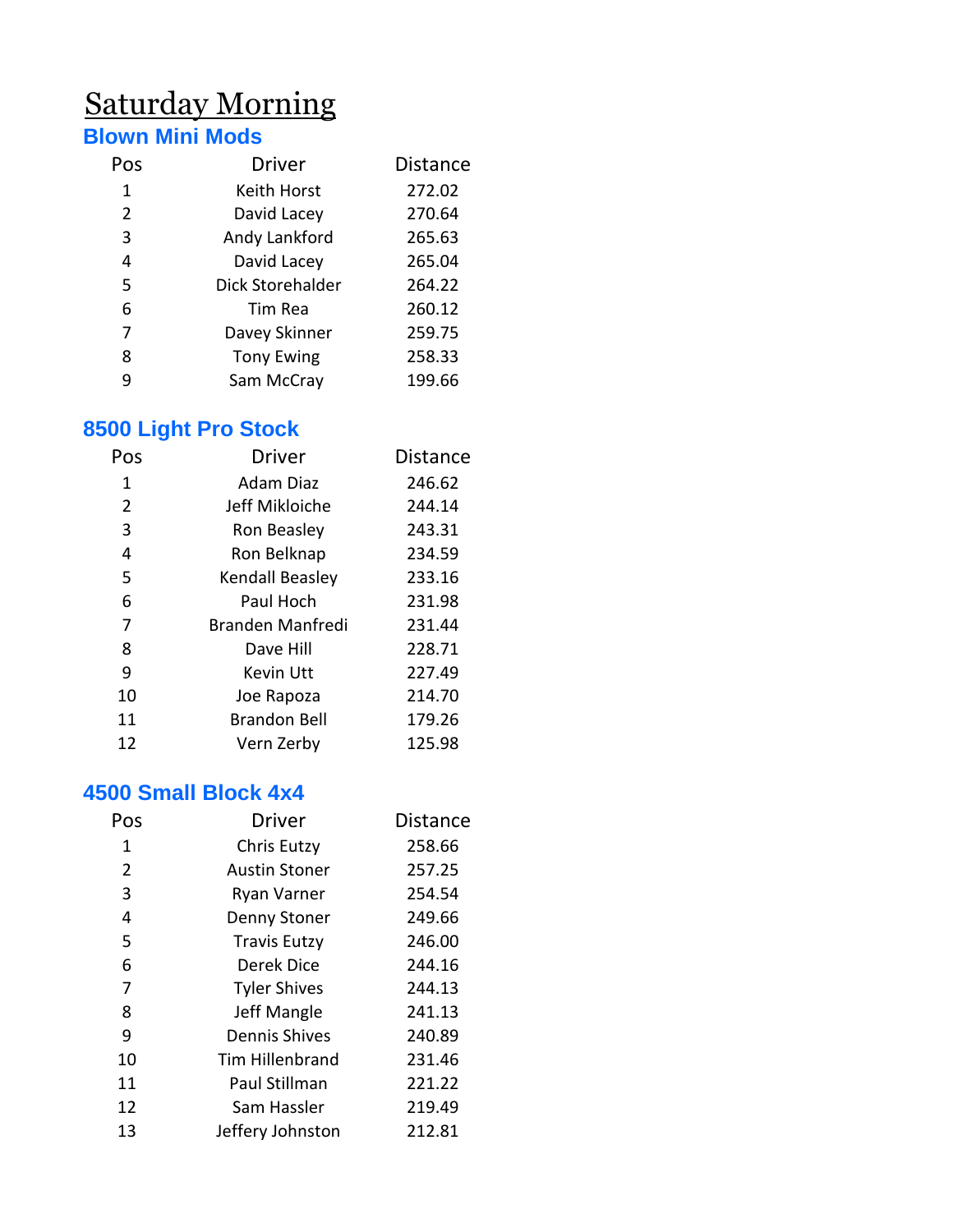#### **8500 Mod Turbo**

| Pos | <b>Driver</b>        | <b>Distance</b> |
|-----|----------------------|-----------------|
| 1   | Scott Kiskaddon      | 246.53          |
| 2   | Jimmy Williams       | 240.84          |
| 3   | <b>Guy Gochenour</b> | 239.73          |
| 4   | Jason Mellott        | 234.86          |
| 5   | <b>Barry Wilkins</b> | 234.58          |
| 6   | Gregg Ferringer      | 231.58          |
| 7   | Tj Williams          | 229.63          |
| 8   | <b>Adam House</b>    | 224.12          |
| 9   | Vern Zerby           | 222.43          |
| 10  | Nathan Graham        | 216.67          |
| 11  | <b>Rick Hauck</b>    | 149.45          |
| 12  | Mark Miller          | 122.25          |
| 13  | J Howard Meredith Jr | 20.66           |

#### **10000 Pro Farm**

| Pos | Driver                 | <b>Distance</b> |
|-----|------------------------|-----------------|
| 1   | Ray Belack             | 247.41          |
| 2   | Joshua Beachel         | 244.11          |
| 3   | Donnie Gochenour       | 243.83          |
| 4   | <b>Brent Miller</b>    | 243.77          |
| 5   | Lucas Criswell         | 242.88          |
| 6   | <b>Nick Morrison</b>   | 242.09          |
| 7   | Dustin Reynolds        | 241.92          |
| 8   | Ivan Hissong           | 241.37          |
| 9   | <b>Ray Norris</b>      | 240.69          |
| 10  | <b>Adam House</b>      | 235.31          |
| 11  | <b>Chad Nesselrodt</b> | 234.78          |
| 12  | Robert Miller          | 231.20          |

#### **6200 Modified 4x4**

| Pos | <b>Driver</b>        | <b>Distance</b> |
|-----|----------------------|-----------------|
| 1   | Graham Young         | 245.42          |
| 2   | <b>Eric Meixsell</b> | 242.47          |
| 3   | <b>RB Moler</b>      | 242.15          |
| 4   | Chad Lam             | 234.15          |
| 5   | Eddie Zedreck        | 231.10          |
| 6   | Anthony Frattarelli  | 230.51          |
| 7   | Kevin Abshire        | 230.21          |
| 8   | Dean Hitchcock       | 229.03          |
| 9   | Dale Woods           | 224.94          |
| 10  | Debbie Duffin        | 202.41          |
| 11  | Dan Warner           |                 |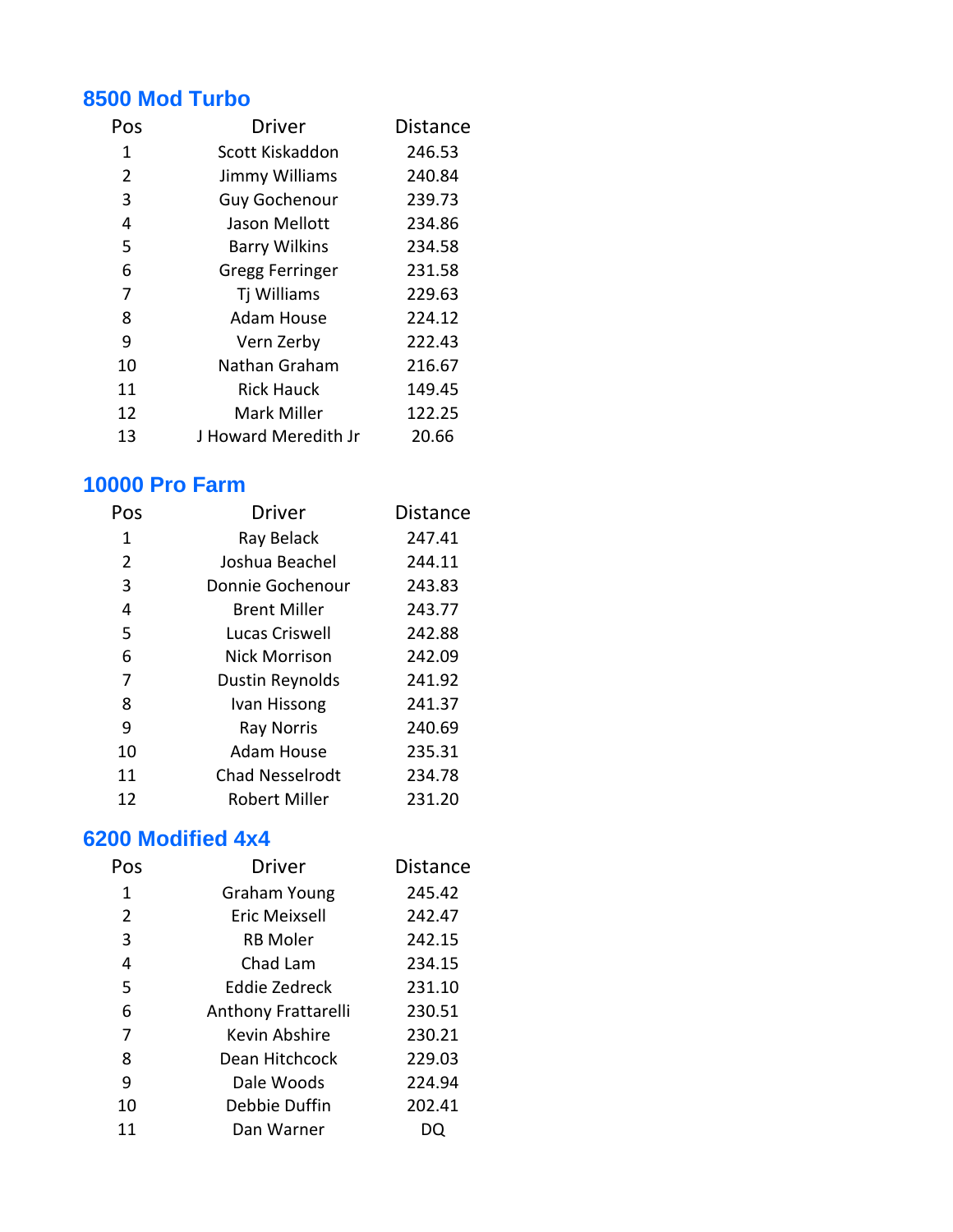#### **Work Stock Diesel**

| Pos | <b>Driver</b>          | <b>Distance</b> |
|-----|------------------------|-----------------|
| 1   | Nick Wenger            | 251.34          |
| 2   | Nicholas Stainaker     | 248.75          |
| 3   | Ross Harter            | 245.08          |
| 4   | Wes K Less             | 240.73          |
| 5   | Cisco Raffi            | 235.19          |
| 6   | Jade Georgetti         | 229.61          |
| 7   | <b>Benny Stone</b>     | 228.97          |
| 8   | Derek Borden           | 227.26          |
| 9   | <b>Thomas Hassler</b>  | 211.03          |
| 10  | <b>Gregg Slingluff</b> | 95.43           |
| 11  | Jill Heining           | 85.70           |

#### **6250 Light Limited Super Stock**

| Pos | <b>Driver</b>      | <b>Distance</b> |
|-----|--------------------|-----------------|
| 1   | Ron Mitchell       | 261.20          |
| 2   | Mark Huck          | 254.00          |
| 3   | <b>Kevin Fulks</b> | 250.68          |
| 4   | Faron Reding Jr    | 250.00          |
| 5   | Sam Stoner         | 242.17          |
| 6   | Pete Yarrington    | 215.84          |
| 7   | Pete Kingston      | 201.60          |
|     | <b>Bob Evans</b>   |                 |

## Saturday Night Finals

#### **1850 Small Block Minis**

| Pos           | <b>Driver</b>  | <b>Distance</b> |
|---------------|----------------|-----------------|
| 1             | Mike Diedrich  | 268.14          |
| $\mathcal{P}$ | John Sutton Jr | 256.26          |
| 3             | Matt Weishaar  | 246.45          |
| 4             | Shawn Adolini  | 241.78          |
| 5             | Robbie Durf    | 229.10          |
|               |                |                 |

#### **1850 Big Block Minis**

| Pos           | <b>Driver</b>        | <b>Distance</b> |
|---------------|----------------------|-----------------|
| -1            | Dan Long             | 245.62          |
| $\mathcal{L}$ | Stephen Wenger       | 240.57          |
| ર             | <b>Brian Lauffer</b> | 225.08          |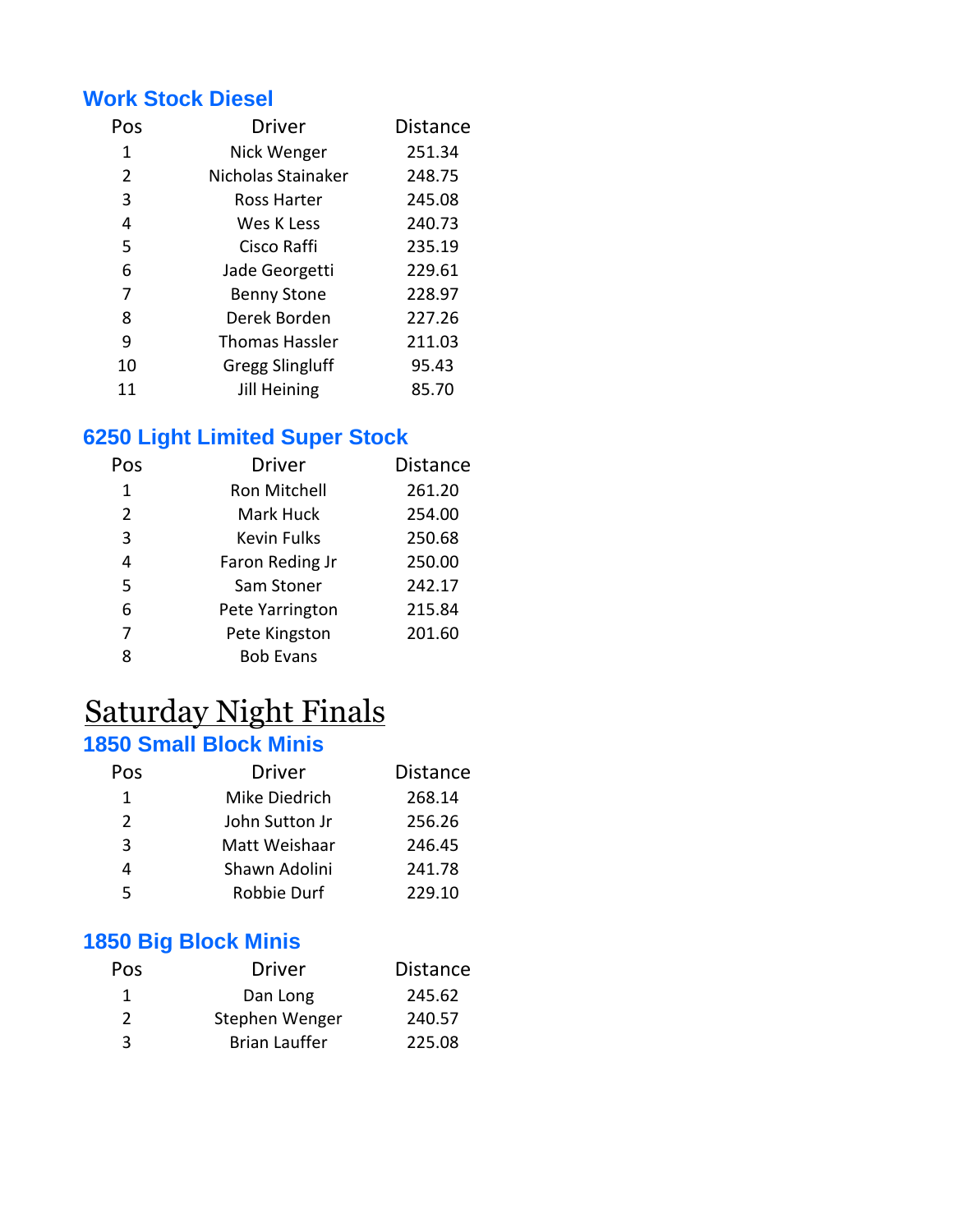#### **9300 Super Farm**

| Pos | <b>Driver</b>         | <b>Distance</b> |
|-----|-----------------------|-----------------|
| 1   | <b>Brad McFarland</b> | 255.33          |
| 2   | Jeff Solley           | 252.50          |
| 3   | Kevin Van De Weert    | 250.79          |
| 4   | Jason Van De Weert    | 240.47          |
| 5   | <b>Tim Pugliese</b>   | 239.28          |
|     |                       |                 |

#### **8000 Diesel 4x4**

| Pos           | <b>Driver</b>       | <b>Distance</b> |
|---------------|---------------------|-----------------|
| 1             | <b>Shane Fleck</b>  | 238.11          |
| $\mathcal{P}$ | Joshua Gardiner     | 235.88          |
| 3             | <b>Chris Mast</b>   | 233.68          |
| 4             | <b>Andrew Grove</b> | 232.81          |
| 5             | Carl Ankiewicz Jr   | 230.48          |

#### **6200 Modified 4x4**

| Pos | <b>Driver</b>       | <b>Distance</b> |
|-----|---------------------|-----------------|
| 1   | <b>Graham Young</b> | 240.40          |
| 2   | <b>Troy Nails</b>   | 238.32          |
| 3   | <b>RB Moler</b>     | 235.57          |
| 4   | Eddie Zedreck       | 234.50          |
| 5   | Aaron Smothers      | 226.68          |
| 6   | Jimmy Mortiz        | 222.84          |
| 7   | <b>Dennis Grove</b> | 220.96          |
| Ջ   | Chad Lam            | 133.61          |

#### **10000 Pro Farm**

| Pos | <b>Driver</b>       | <b>Distance</b> |
|-----|---------------------|-----------------|
| 1   | Joshua Beachel      | 257.46          |
| 2   | Jeremy Belknap      | 256.18          |
| 3   | Ray Belack          | 250.88          |
| 4   | <b>Brent Miller</b> | 248.79          |
| 5   | Ray Belack          | 248.54          |
| 6   | Jeff King           | 247.15          |
| 7   | Dennie Boop         | 235.20          |
| 8   | Donnie Gochenour    | 234.70          |

## **Diesel Super Stock**

| <b>Driver</b>      | <b>Distance</b> |
|--------------------|-----------------|
| Mark Bradish       | 258.97          |
| <b>Rich Horton</b> | 255.78          |
| Jim Rand           | 233.08          |
|                    |                 |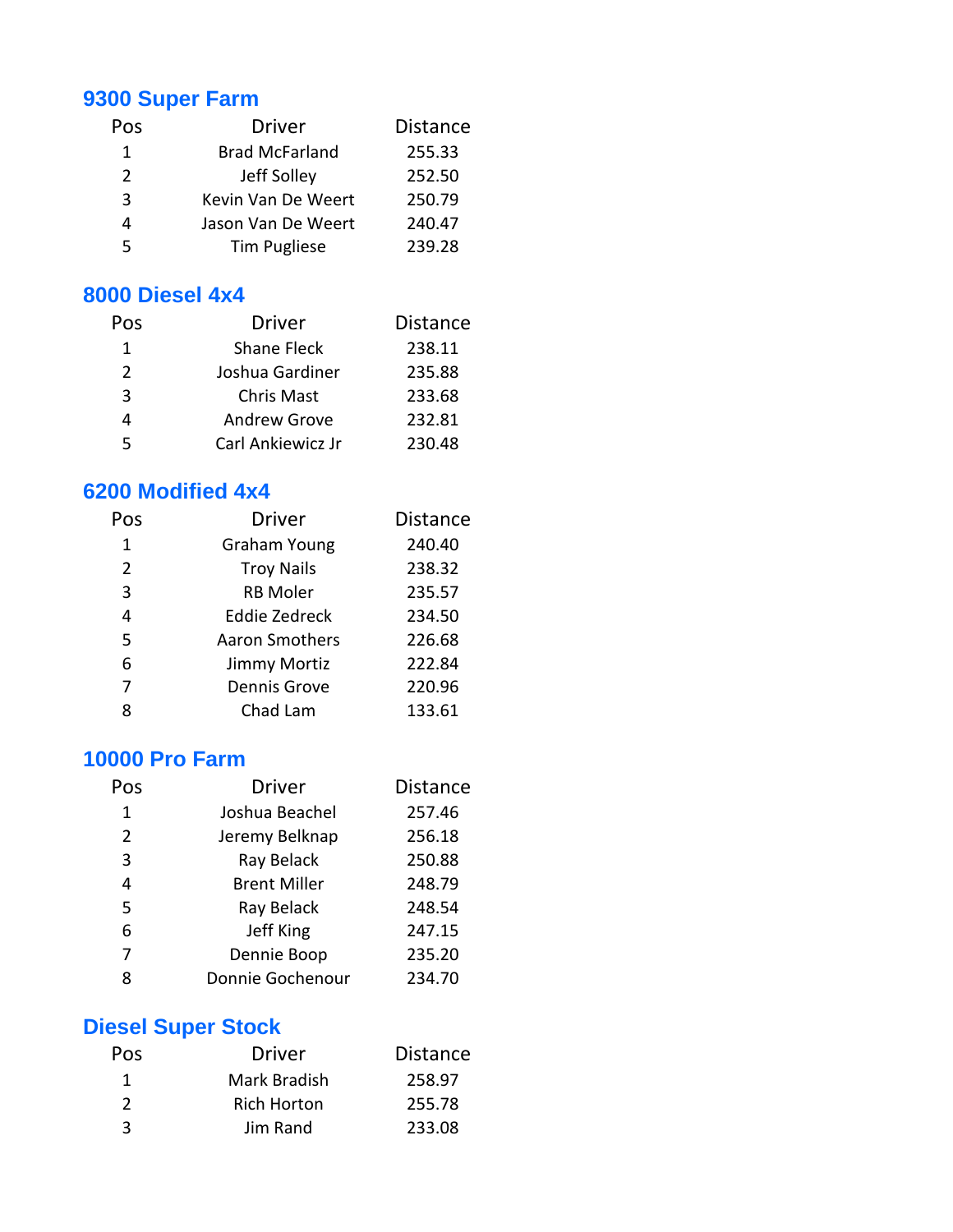#### **8500 Light Pro Stock**

| <b>Pos</b>    | <b>Driver</b>  | <b>Distance</b> |
|---------------|----------------|-----------------|
| 1.            | Ron Beasley    | 244.36          |
| $\mathcal{P}$ | Adam Diaz      | 240.43          |
| ર             | Ron Belknap    | 227.37          |
|               | Jeff Mikloiche | 203.38          |
|               |                |                 |

#### **7800 Modifieds**

| Pos           | <b>Driver</b>    | <b>Distance</b> |
|---------------|------------------|-----------------|
| 1             | Mike Schoenemann | 250.50          |
| $\mathcal{L}$ | Amber Blizzard   | 239.16          |
| -3            | Nelson Egolf     | 238.80          |
|               | Kyle Culbertson  | 234.27          |

#### **8500 Mod Turbos**

| Pos | <b>Driver</b>         | <b>Distance</b> |
|-----|-----------------------|-----------------|
| 1   | Jimmy Williams        | 256.96          |
| 2   | Jason Forrester       | 252.24          |
| 3   | <b>Curt Forrester</b> | 248.75          |
| 4   | Vern Zerby            | 239.49          |
| 5   | Nic Harr              | 231.22          |
| 6   | Scott Kiskaddon       | 230.58          |
|     | Jason Mellott         | 229.12          |
| Ջ   | <b>Guy Gochenour</b>  | 226.47          |
|     |                       |                 |

#### **10000 Pro Stock**

| Pos | <b>Driver</b>              | <b>Distance</b> |
|-----|----------------------------|-----------------|
| 1   | Jason Svonavec             | 257.24          |
| 2   | <b>Robert Martin</b>       | 253.05          |
| -3  | <b>Robert Horton</b>       | 241.11          |
|     | <b>Russell Hildenbrand</b> | 230.57          |

## **Alcohol Super Stock**

| Pos           | <b>Driver</b>  | <b>Distance</b> |
|---------------|----------------|-----------------|
| 1             | Henry Everman  | 256.88          |
| $\mathcal{L}$ | Kevin Windsor  | 240.07          |
| ર             | Cole Forrester | 118.38          |